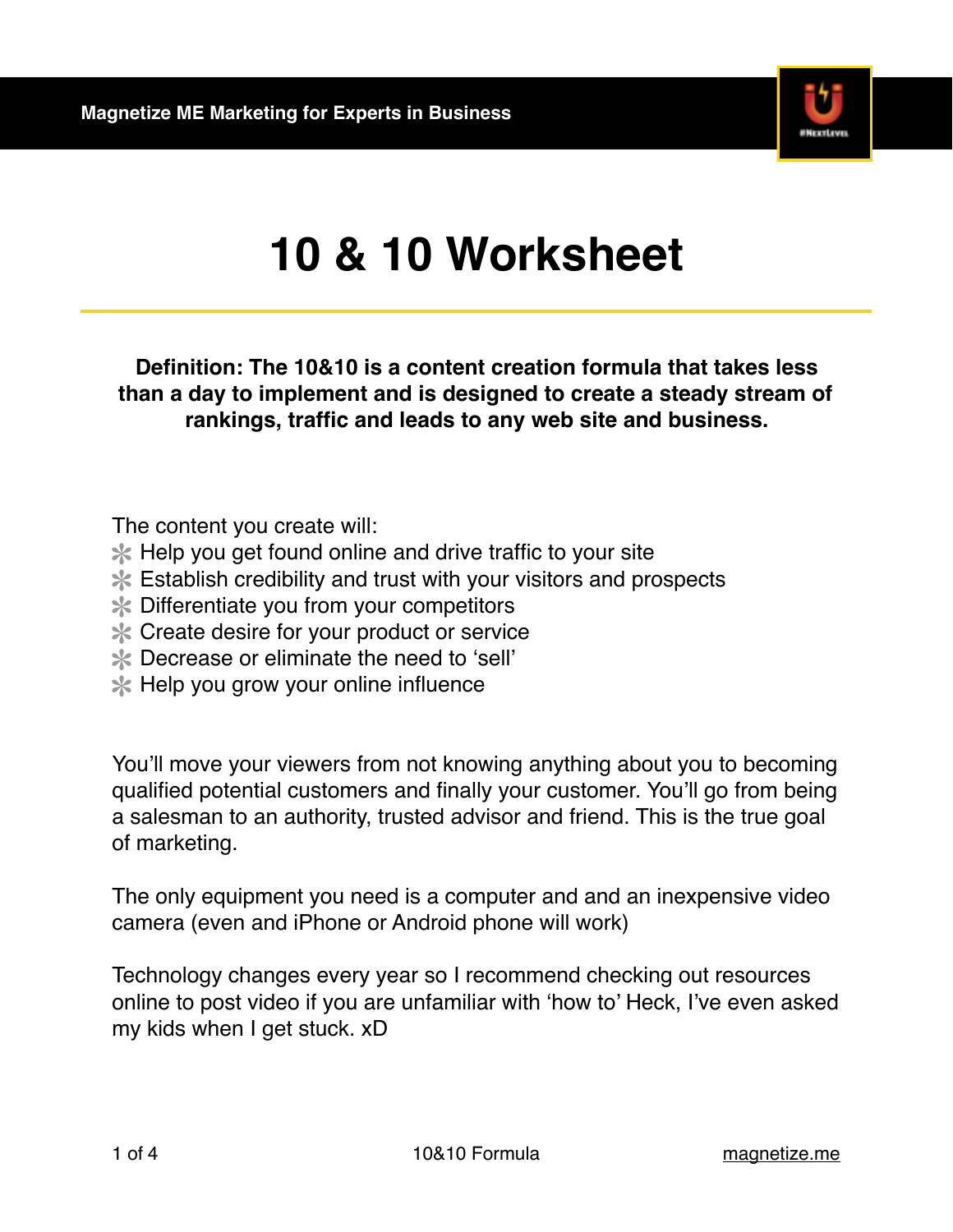

## Here are the basics steps to the 10&10 formula:

1. Write down the top ten frequently asked questions (FAQs) you get about your product or service (this will only take about 15-30 minutes)

2. Write down the top ten questions a potential buyer SHOULD be asking about your product or service. (Should Ask Questions or SAQs). There are important things that differentiate you from your competitors that you WISH they's ask you (another short 15-30 minutes.)

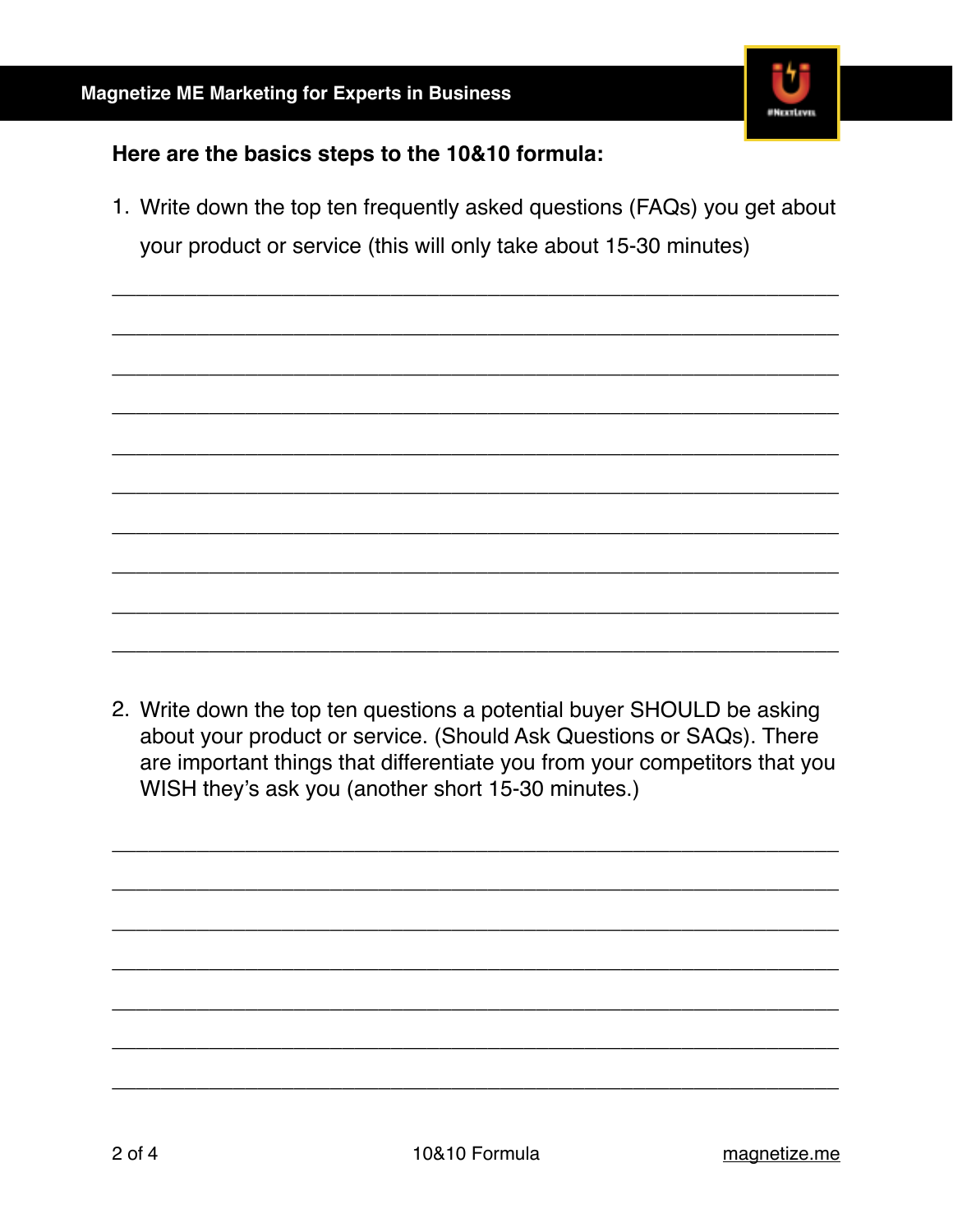

- 3. Record 20 short videos responding to each question. Each video response should be 30 seconds to 2 minutes long. (Check them off above as you go)
- 4. [Transcribe your video using an online program or other software. https://](https://my.sonix.ai/) my.sonix.ai/ (You get 30 minutes free)

\_\_\_\_\_\_\_\_\_\_\_\_\_\_\_\_\_\_\_\_\_\_\_\_\_\_\_\_\_\_\_\_\_\_\_\_\_\_\_\_\_\_\_\_\_\_\_\_\_\_\_\_\_\_\_\_\_\_\_\_

\_\_\_\_\_\_\_\_\_\_\_\_\_\_\_\_\_\_\_\_\_\_\_\_\_\_\_\_\_\_\_\_\_\_\_\_\_\_\_\_\_\_\_\_\_\_\_\_\_\_\_\_\_\_\_\_\_\_\_\_

\_\_\_\_\_\_\_\_\_\_\_\_\_\_\_\_\_\_\_\_\_\_\_\_\_\_\_\_\_\_\_\_\_\_\_\_\_\_\_\_\_\_\_\_\_\_\_\_\_\_\_\_\_\_\_\_\_\_\_\_

I've also used the 'talk to text' or 'dictation' feature in my document program and just held my phone up to the computer mic. Once you have your transcription you can use easily use it for social posts and blog posts.

- 5. Next Create your content for sharing. It is important that people have a way to find you easily so don't forget to link your website in your social media posts to drive more traffic to your site.
	- Upload your videos to youtube and any other video sharing sites Title your videos with your question and be sure to add the name of your business and link to your website in the description.
	- Create a blog post or page on your website people can visit to watch your video and read the transcription.
	- Create social media posts using [canva.com](http://canva.com) and share to your social (make sure to add a link to your website page and hashtags in your post) You can create as many posts as you like for the same video.
	- Share to as many online platforms as you have (Facebook, [LinkedIN, Google my Business\) I recommend using https://](https://zapier.com/home) zapier.com/home for easy posting and content distribution.